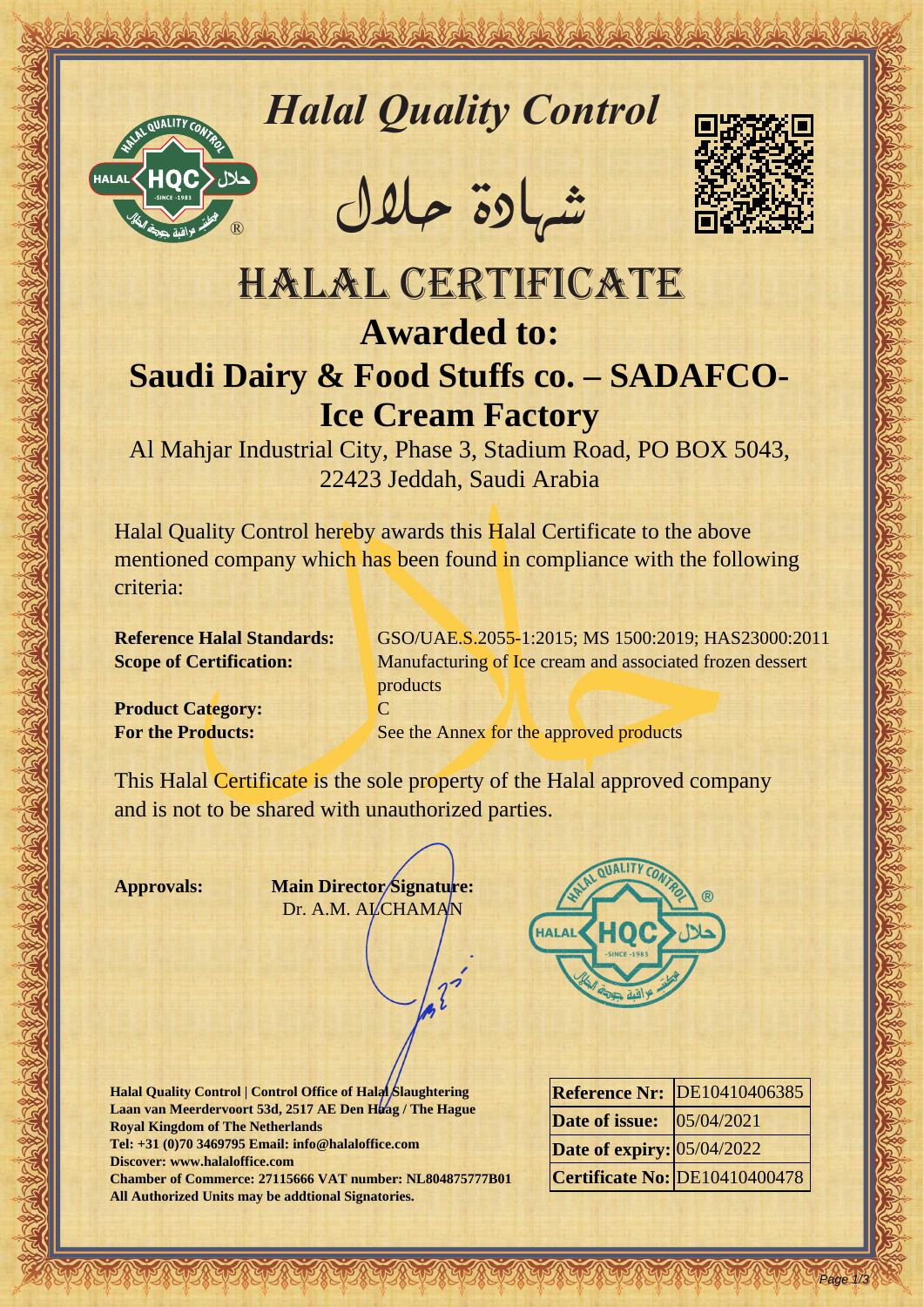





*In the Name of Allah, the Most Gracious, the Most Merciful*

## **Control Office of Halal Slaughtering Halal Quality Control**

مكتب مراقبة الذبم صسب الشريعة الإسلامية مكتب مراقبة جوحة الملال

### **Annex to Halal Certificate: DE10410400478**

Halal Quality Control confirms that the below mentioned items fully meet the Halal Requirements criteria of the Halal Standards to which it is applied for:

| Nr               | <b>Product name</b>                  |
|------------------|--------------------------------------|
| $\mathbf{1}$     | Saudia Ice Cream Vanilla             |
| $\overline{2}$   | Saudia Ice Cream Chocolate           |
| 3                | Saudia Ice Cream Mango               |
| $\overline{4}$   | Saudia Ice Cream Strawberry          |
| 5                | Saudia Ice Cream Carmelita           |
| 6                | Saudia Ice Cream Chocolate Chips     |
| $\boldsymbol{7}$ | Saudia Ice Cream Vanilla Blackberry  |
| 8                | Saudia Ice Cream Sesame              |
| $\overline{9}$   | Saudia Ice Cream Vanilla Lite        |
| 10               | Saudia Ice Cream Chocolate Lite      |
| 11               | Saudia Ice Cream Sandwich            |
| 12               | Saudia Ice Cream Sandwich Chocolate  |
| 13               | Saudia Ice Cream Sandwich Strawberry |
| 14               | More                                 |
| 15               | <b>UFO</b>                           |
| 16               | <b>Sensations Sticks Chocolate</b>   |
| 17               | <b>Sensations Stick White</b>        |
| 18               | Saudia Ice Cream Blackberry          |
| 19               | Saudia Ice Cream Black and White     |
| 20               | Saudia Ice Cream Macadamia           |
| 21               | Saudia Ice Cream Vanilla Caramel     |
| 22               | <b>Sensations Cone Chocolate</b>     |
| 23               | <b>Sensations Cone Vanilla</b>       |
|                  |                                      |

Laan van Meerdervoort 53d, 2517 AE The Hague, The Netherlands Tel: +31 70 3469795, E-Mail: info@halaloffice.com Web: www.halaloffice.com KVK: 27115666 BTW: NL804875777B01